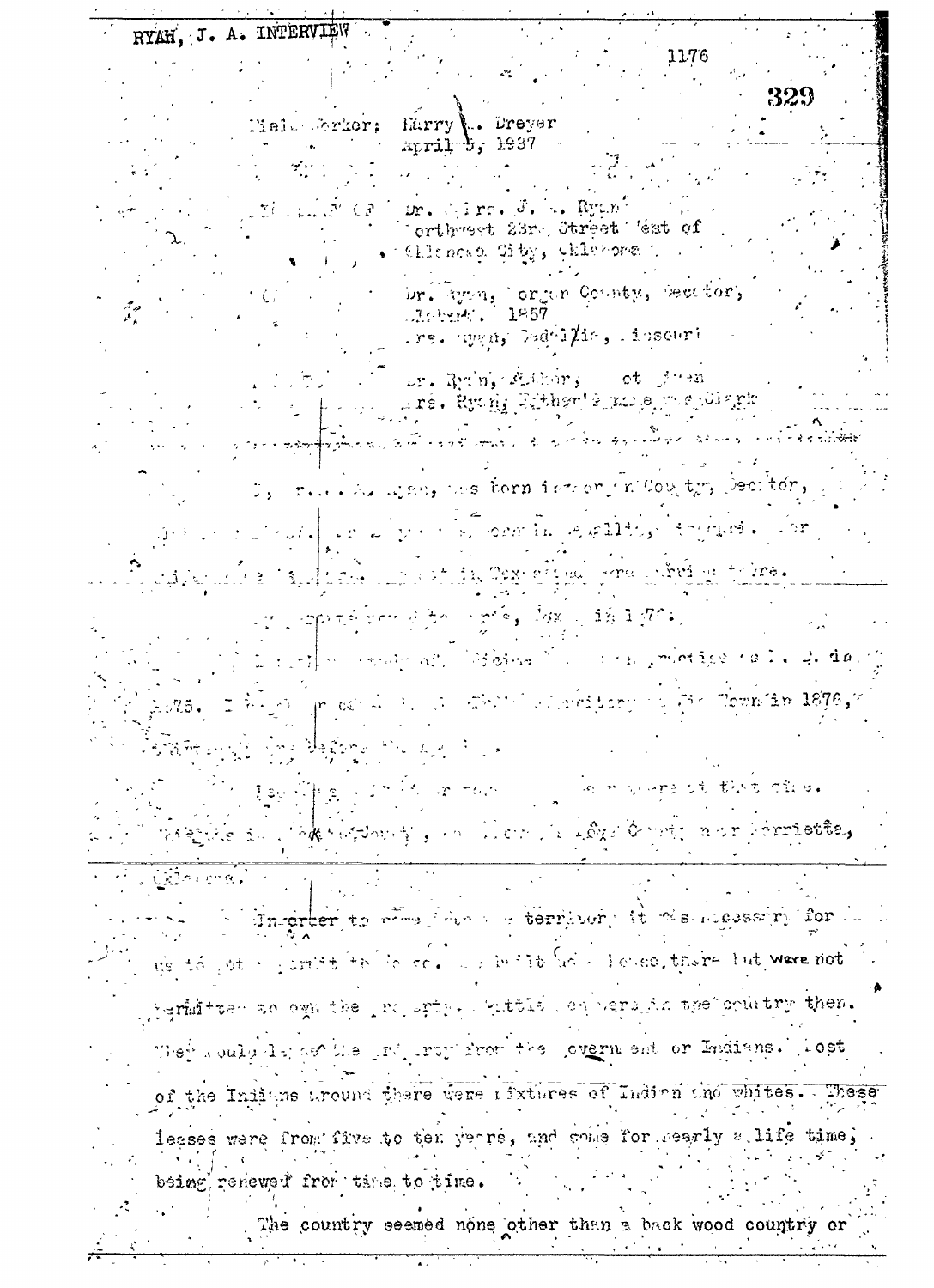RYAN, J.A. INTERVIEW  $-2-$ 330 reach country. So t of those, the were new set lers, were intermerriam with the Indians. There westere shall band of Indians settled in the tend of the river, while acst of the full blood Indians were for our user of an ig the Chicken country. The country ne rightlighting, we have in speak of erh . s few prodeis. Li liche, chom the country because Lates the ma Crope If, which is fore the the second structs trained that  $^4$ .ro which are the sole of the state of the second of the second street of the where  $\epsilon$  is the subset of  $\epsilon$  and  $\epsilon$  is the computation of  $\epsilon$  , where  $\epsilon$ me the seed of the famous con- $\mathbf{a} \in \mathbb{R}^{n \times n}$  .  $\{f_1, f_2, \ldots, f_n\}$  and  $\{f_1, f_2, f_3, f_4, \ldots, f_n\}$  ,  $\{f_2, f_3, f_4, \ldots, f_n\}$ **REAL AND AND BEENAL** and no arrival a constitution increasers. I we on the  $\mathbb{R}^{n}$  of the first contract of  $\mathbb{R}^{n}$  in  $\mathbb{R}^{n}$  is defined as  $\mathbb{R}^{n}$  in  $\mathbb{R}^{n}$ ກກະຊິກຄວາມເພີ່ມ ເປີດ ກໍ່ມີ ຕໍ່ມີ ແລະ The limit of  $\epsilon$  ,  $z = 1$  , similarly influent on  $z < \infty$  in additional single level show the project with  $\sim$   $\sim$  12re 7.0  $\sim$   $\sim$   $\sim$  7  $\sim$  0.0 is: of the second complete the division of a time a strong information when a constant and of free and almost trail ant I refused. Com Chickens was unted at Marie, Texas. In. For , ak old friend of John Shiebols Mecchaed, who come to the Maxis centennial visits the power of Chistolic, and an ted that perners should be given by the high mis leads, into laris, Texas, to the prove of Chistole. In. C ishelm opened up of the trails from Pexas torrortens, Avening, Idaho phd on to Canada, And as much to nevelors state of Texas as any other work. He was known throughout the county and by all the reil road heads for his work. F. E. rank states that the burial plot of Chisholm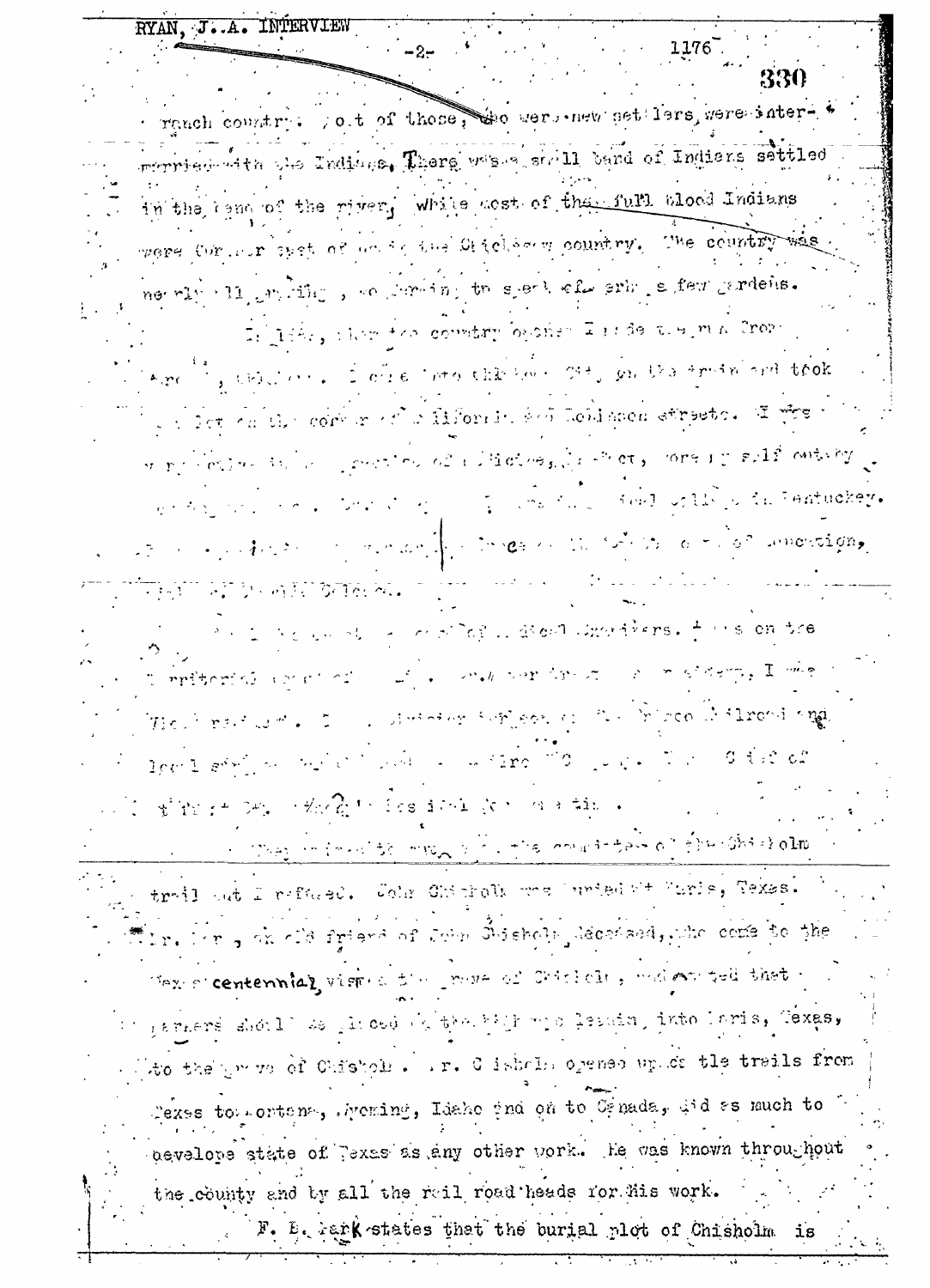RYAN, J.A. INTERVIEW

1176

situated contrict West Shere n Struct, het same Santa Feinan

Souther Austric. Lrecis, and is over Trown with undertrush, , Johnson prible, bels and other verstated, the lot is now so hobe "jungle", discirded cins, rubbish and other miterial is scattered about the prive. The brush is so dence ont it is hard to discern

the lead stones from street though only a few pards distant. r. F. .. ark went to , ant hapin the cattle business in

 $\sim 1$ 257. Ages frequent tri-site Consoc in early "nineties", and in 1°92 lecare eiticar there in order to buy rench of his own.' He now live is the primach espine in standagement Galgary, Aberta. Febel ad hunt lest here of will benefalo in the United States that yas

sele-te-the-deradien sover-sent. ...

There we bi the some distinkines in Irdians around Ekfehond Sity. enly a charivarite in a all the ferrous from wost of the City pushing to town one evering, fearing the Hier is and Commehes from around Isween and Webstart Barthaking & raid on the tity: They liter discoverse that jun shooting-ord hells ringing were the proud charavering a naming gedded courle.

The other and man ruphoes were peaceful. Chinkoma when first ovenen soon divi-so themselves into the round. Liter the clening there age ; ais ute over the layin' out of the town. South called the selved the Nickanoes and North called themselves the Serinoles. They would have getherings and the crutors, or those tiet called themselves prutors, rould get up and talk to the crowd about how the town should be laid out for business section and for residence. street was the dividing line between those two rivel parties.